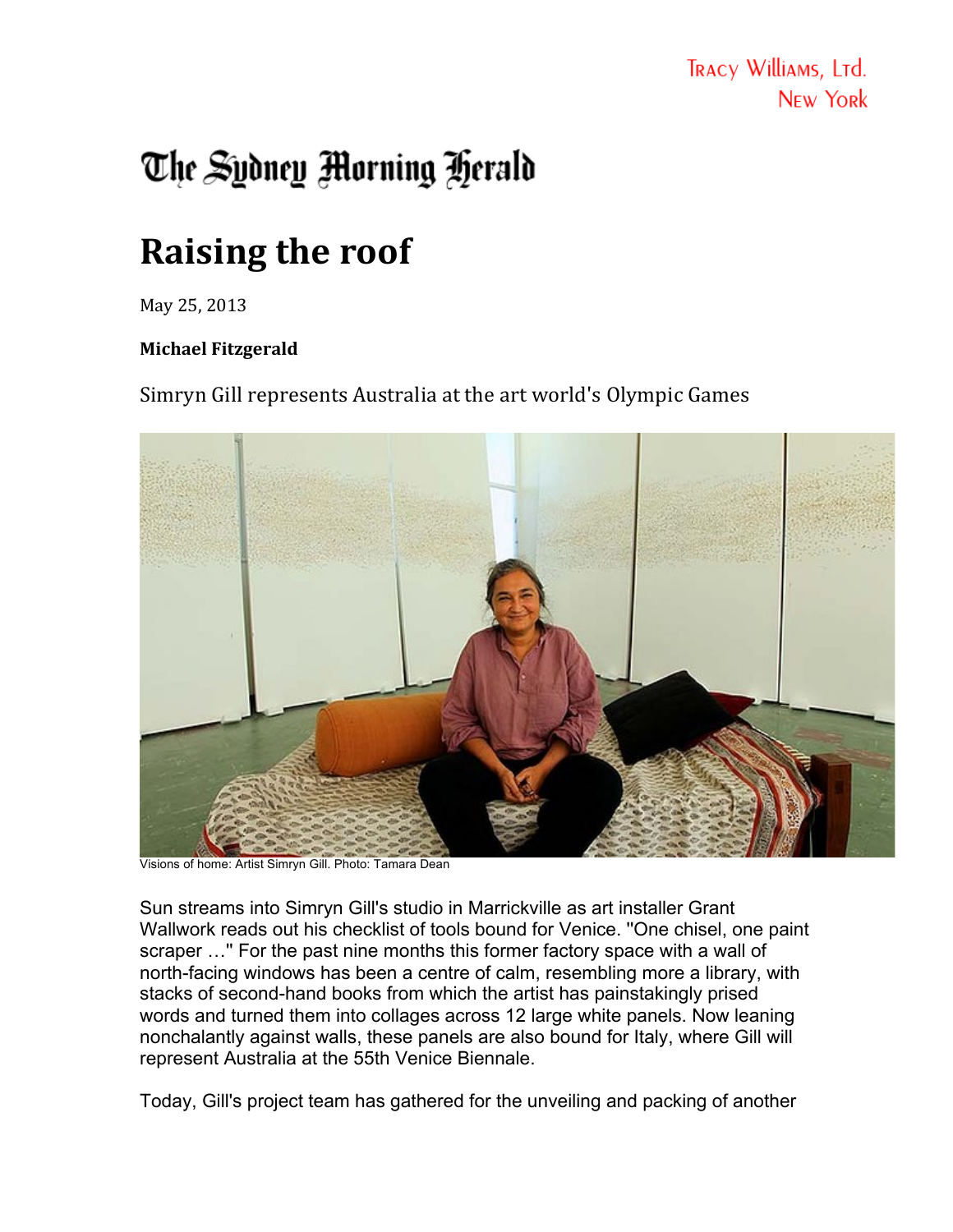series of works that will also wing their way to Venice - seven large-scale cibachrome photographs. At first glance, these appear to be silvery and golden abstractions. In fact, they are aerial views of open-face mines caught at dawn or dusk. As three white-gloved men whisk the burnished images away and ease them into sponge-filled, custom-made crates, Wallwork finalises his checklist. ''… one canvas drop sheet, one plastic drop sheet. And that's everything so far.''

The queen bee in this hive of activity is Gill, a slight figure with a round, kind face and a shining nose stud. The artist has been experimenting with the Indian ink that will coat the plaster walls surrounding her precious cibachromes in Venice, and there are ink blotches on her smock. But despite all the activity - and surely the transportation of artworks must run high on any artist's list of anxieties - Gill is unusually relaxed.



**SIMRYN GILL** Pictured in her Marrickville studio. Photo: Tamara Dean

''It's such a relief,'' she says, watching the crates as they are taken out the door.

The Venice Biennale is often described as the Olympics of the art world. National pavilions face off in the gardens surrounding the main exhibition areas, appearing like parodies of national identity. Since 1988 Australia has been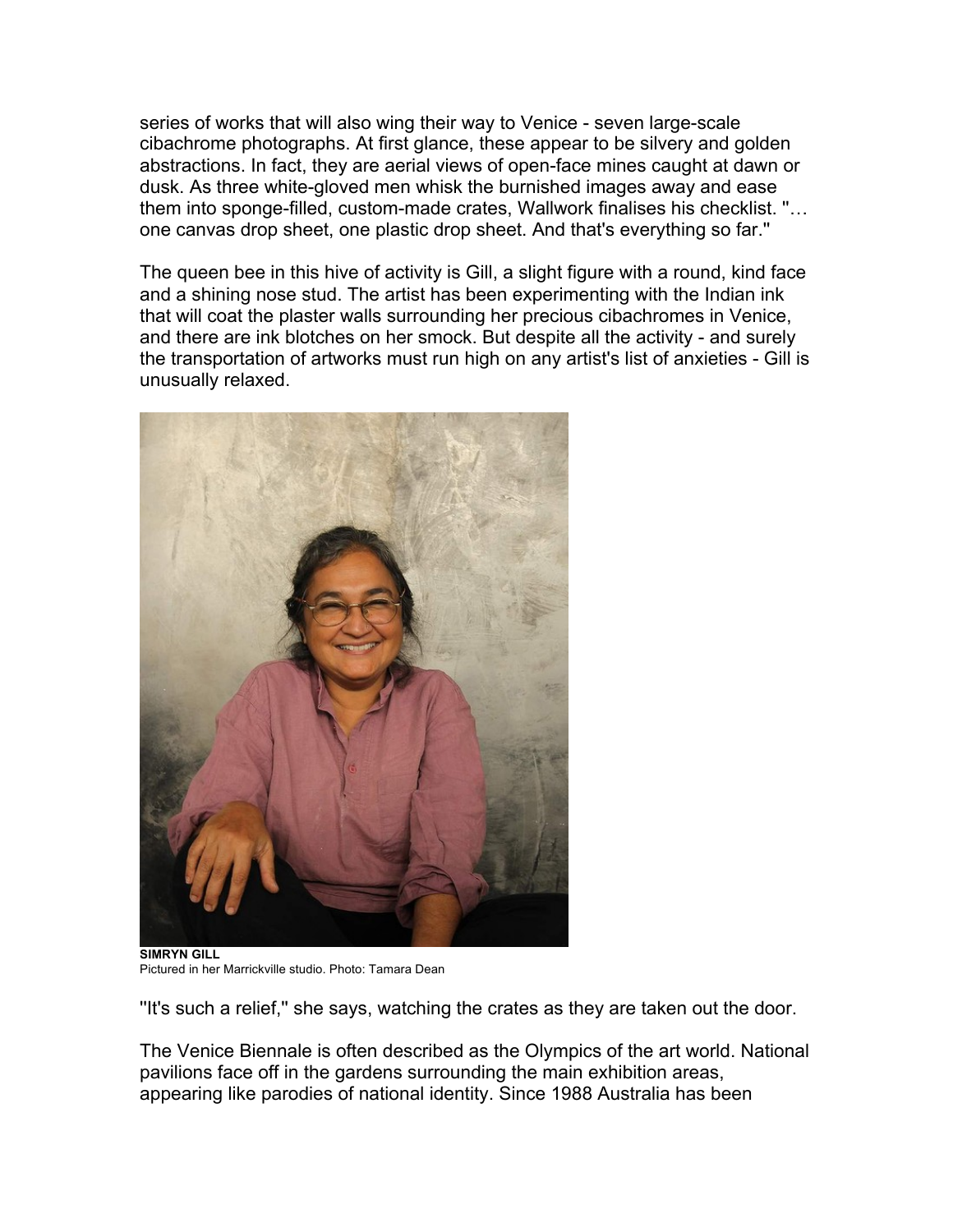represented by a small, white beach house of a pavilion designed by the Sydney architect Philip Cox. Despite its casual air, the artists chosen to exhibit here every two years have come under intense pressure to perform.

When Gill was named Australia's next artist for Venice, many might have asked: Who? There has been a will-o'-the-wisp quality to the rise of Gill, 53, who has lived and worked quietly in Sydney's inner-west for the past 17 years.

Mercurially mixing mediums, from sculpture and installation to photography, her subtle and intelligent work is anything but look-at-me. Indeed, one of her best known works, Pearls, is not for public display. This series of necklaces crafted from the torn pages of books are only seen and worn by those who are given them by the artist. Another work, created for curators Hans-Ulrich Obrist and Hou Hanru and their 1997 show Cities on the Move, was simply a set of handmade postage stamps sent out into the world.



A panel from *Let Go Let Go*. Photo: Tamara Dean

Yet in the international art world, where biennales rule, Gill is perhaps our most visible artist. Her work has been described by The New Yorker as ''quietly dazzling'', she has been invited to create projects for London's Tate Modern, and recently her work entered the collection of New York's Museum of Modern Art. Her work doesn't ''shout'' Australia, but speaks more in a whisper common to those who live between cultures. Just the idea of representing her adopted country has given Singapore-born Gill many sleepless nights. ''A pavilion in Venice has all this razzmatazz and nationality and publicity around it,'' she says.

The invitation to represent Australia, which carried a generous commissioning budget, was somewhat loaded; she would be the last artist in Cox's exhibition space. In December 2013, soon after Gill's show comes down, so will the Australian Pavilion, with the light, temporary structure being replaced by a grander \$6 million building furnished from dark South Australian granite. As the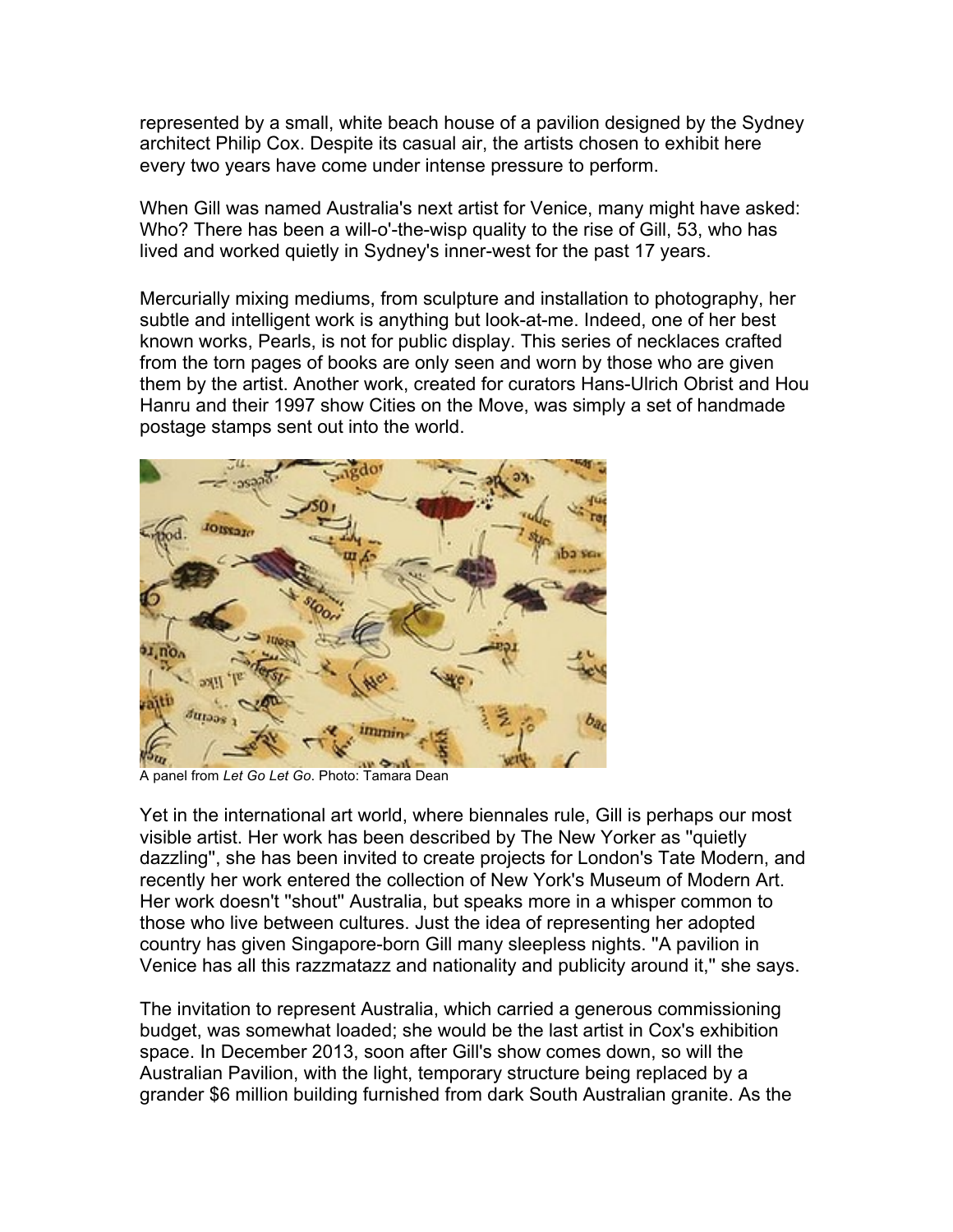last artist to inhabit Cox's ''beach house'', Gill might have felt pressure to be respectful - her work perhaps retiring in the space. Wrong. On accepting the invitation, Gill decided to work in a way she hadn't before; she thought big and bold. She rang her friend Mary Maguire in Kuala Lumpur to organise a series of flying visits over Australian mining sites, from Tasmania to the Pilbara. Next she enlisted her Belgian friend Catherine de Zegher, artistic director of last year's Sydney Biennale, as her curator. Most brazenly of all, she decided to take off part of the pavilion roof to reveal her work in the light of day.

''With a thing like Venice, what you have to do is a big experiment,'' she explains. ''And if it's going to fall flat on its face, so be it. But use the opportunity to test out something that you otherwise wouldn't be able to.''



*Half Moon Shine* by Simryn Gill. Photo: Tamara Dean

It was on a site visit with de Zegher in November 2011 that Gill decided to raise the pavilion roof. ''It was autumn,'' she recalls, ''beautiful light, this mist coming off the water, leaves everywhere. The Australian Pavilion is under this canopy of leaning trees, and I looked up and said, 'It would be so nice to take the roof off'. And Catherine looked at me and said something like, 'I don't believe you said that